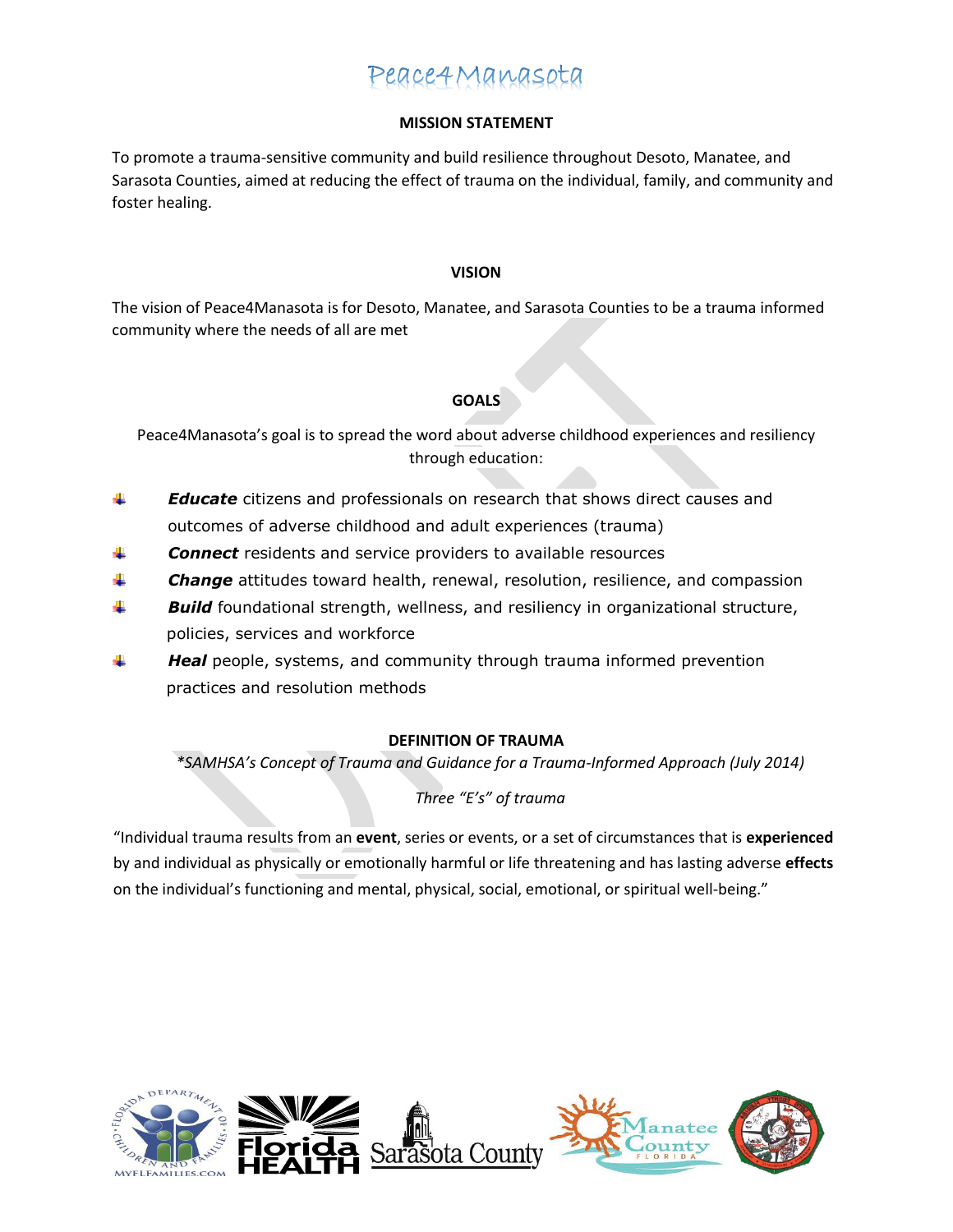#### **DEFINITION OF TRAUMA-INFORMED APPROACH**

*\*SAMHSA's Concept of Trauma and Guidance for a Trauma-Informed Approach (July 2014)*

#### *The Four "R's" in a trauma informed-approach*

"A program, organization, or system that is trauma-informed **realizes** the widespread impact of trauma and understands potential paths for recovery; **recognizes** the signs and symptoms of trauma in clients, families, staff, and others involved with the system; and **responds** by fully integrating knowledge about trauma into policies, procedures, and practices, and seeks to actively **resist re-traumatization**.

#### **WORKING DEFINITION OF TRAUMA INFORMED COMMUNITY**

A trauma informed community reflects the six principles of a trauma-informed approach. As residents learn how trauma affects their own lives, their social groups and neighborhoods, they begin to promote positive health and behavioral health outcomes by building resilience, reframing community narratives, and creating peer support networks.

#### **Six Principals of a Trauma-Informed Approach**

#### *\*SAMHSA's Concept of Trauma and Guidance for a Trauma-Informed Approach (July 2014)*

- 1. Safety Throughout the organization, staff and the people they serve, whether children or adults, feel physically and psychologically safe; they physical setting is safe and interpersonal interactions promote a sense of safety. Understanding safety as defined by those served is a high priority.
- 2. Trustworthiness and Transparency Organizational operations and decisions are conducted with transparency with the goal of building and maintaining trust with clients and family members, among staff, and others involved in the organization.
- 3. Peer Support Peer support and mutual self-help are key vehicles for establishing safety and hope, building trust, enhancing collaboration, and utilizing their stories and lived experience to promote recovery and healing. The term "Peers" refers to individuals with lived experiences of trauma, or in the case of children this may be family members of children who have experienced traumatic events and are key caregivers in their recovery. Peers have also been referred to as "trauma survivors."
- 4. Collaboration and Mutuality Importance is placed on partnering and the leveling of power differences between staff and clients and among organizational staff from clerical and housekeeping personnel, to professional staff to administrators, demonstrating that healing





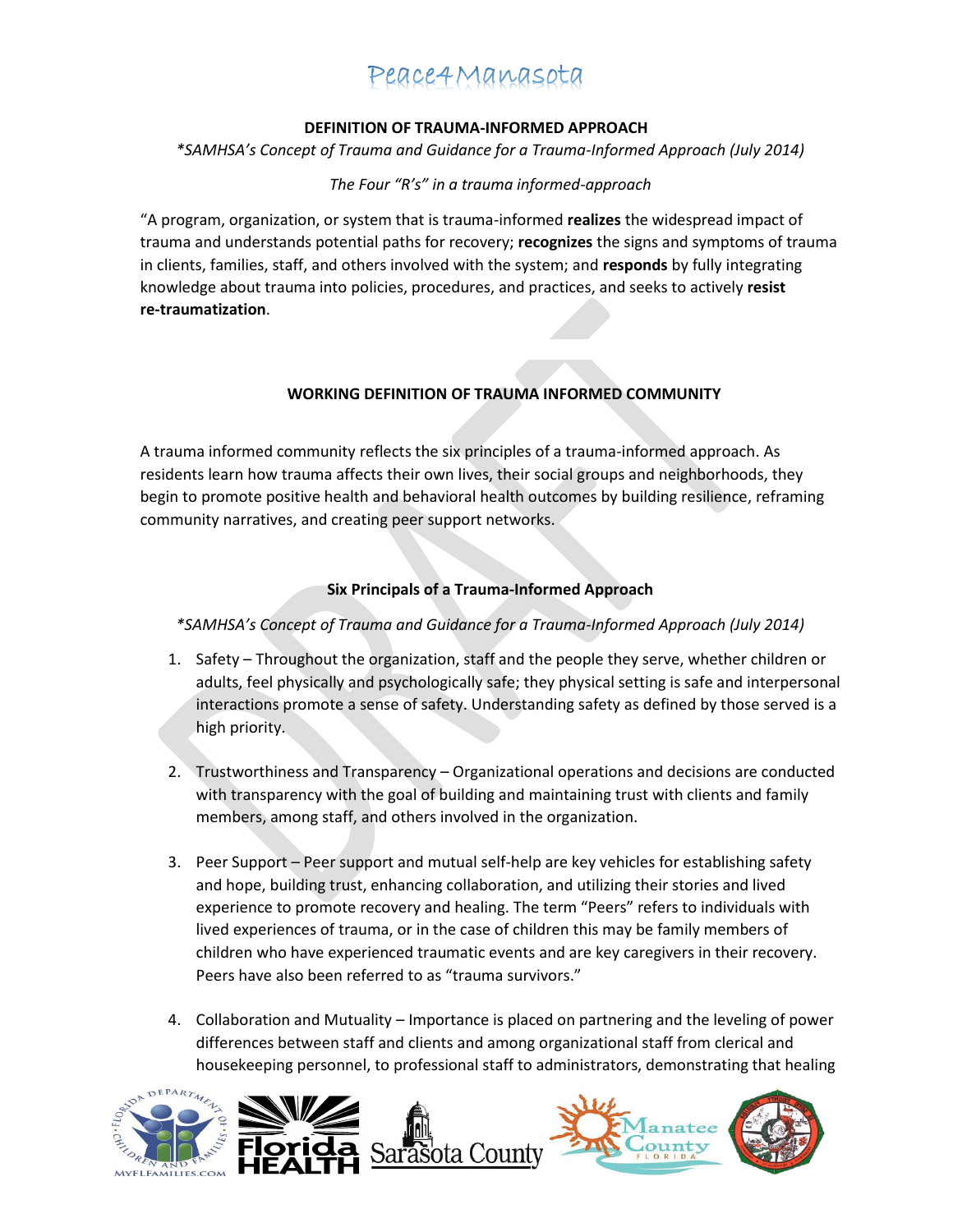happens in relationships and in the meaningful sharing of power and decision-making. The organization recognizes that everyone has a role to play in a trauma-informed approach. As one expert stated: "one does not have to be a therapist to be therapeutic."

- 5. Empowerment, Voice and Choice Throughout the organization and among the clients served, individuals' strengths and experiences are recognized and built upon. The organization fosters a belief in the primacy of the people served, in resilience, and in the ability of individuals, organizations, and communities to heal and promote recovery from trauma. The organization understands that the experience of trauma may be a unifying aspect in the lives of those who run the organization, who provide the services, and/or who come to the organization for assistance and support. As such, operations, workforce development and services are organized to foster empowerment for staff and clients alike. Organizations understand the importance of power differentials and ways in which clients, historically, have been diminished in voice and choice and are often recipients of coercive treatment. Clients are supported in shared decision-making, choice, and goal setting to determine the plan of action they need to heal and move forward. They are supported in cultivating self-advocacy skills. Staff are facilitators of recovery rather than controllers of recovery. Staff are impowered to do their work as well as possible by adequate organizational support. This is a parallel process as staff need to feel safe, as much as people receiving services.
- 6. Cultural, Historical, and Gender Issues The organization actively moves past cultural stereotypes and biases; offers access to gender responsive services; leverages the healing value of traditional cultural connections; incorporates policies, protocols, and processes that are responsive to the racial, ethnic and cultural needs of individuals served; and recognizes and addresses historical trauma.

| <b>10 Implementation Domains</b> | Guidance                                                                                                                                                                                                                                                                         | <b>Questions to Consider</b>                                                                                                                                                                                                                                                                                                                                                                     |
|----------------------------------|----------------------------------------------------------------------------------------------------------------------------------------------------------------------------------------------------------------------------------------------------------------------------------|--------------------------------------------------------------------------------------------------------------------------------------------------------------------------------------------------------------------------------------------------------------------------------------------------------------------------------------------------------------------------------------------------|
| Governance and Leadership        | The leadership and governance<br>support and invest in implementing<br>and sustaining a trauma-informed<br>approach; there is an identified<br>point of responsibility within the<br>organization to lead and oversee<br>this work; and there is inclusion of<br>the peer voice. | How does agency<br>leadership communicate<br>its support and guidance<br>for implementing a<br>trauma-informed<br>approach?<br>How does the agency's<br>mission statement and/or<br>written policies and<br>procedures include<br>commitment to providing<br>trauma-informed services?<br>How does leadership<br>demonstrate support for<br>the voice and participation<br>of people using their |
| AIDA                             |                                                                                                                                                                                                                                                                                  |                                                                                                                                                                                                                                                                                                                                                                                                  |

### **10 Implementation Domains for a Trauma-Approach**



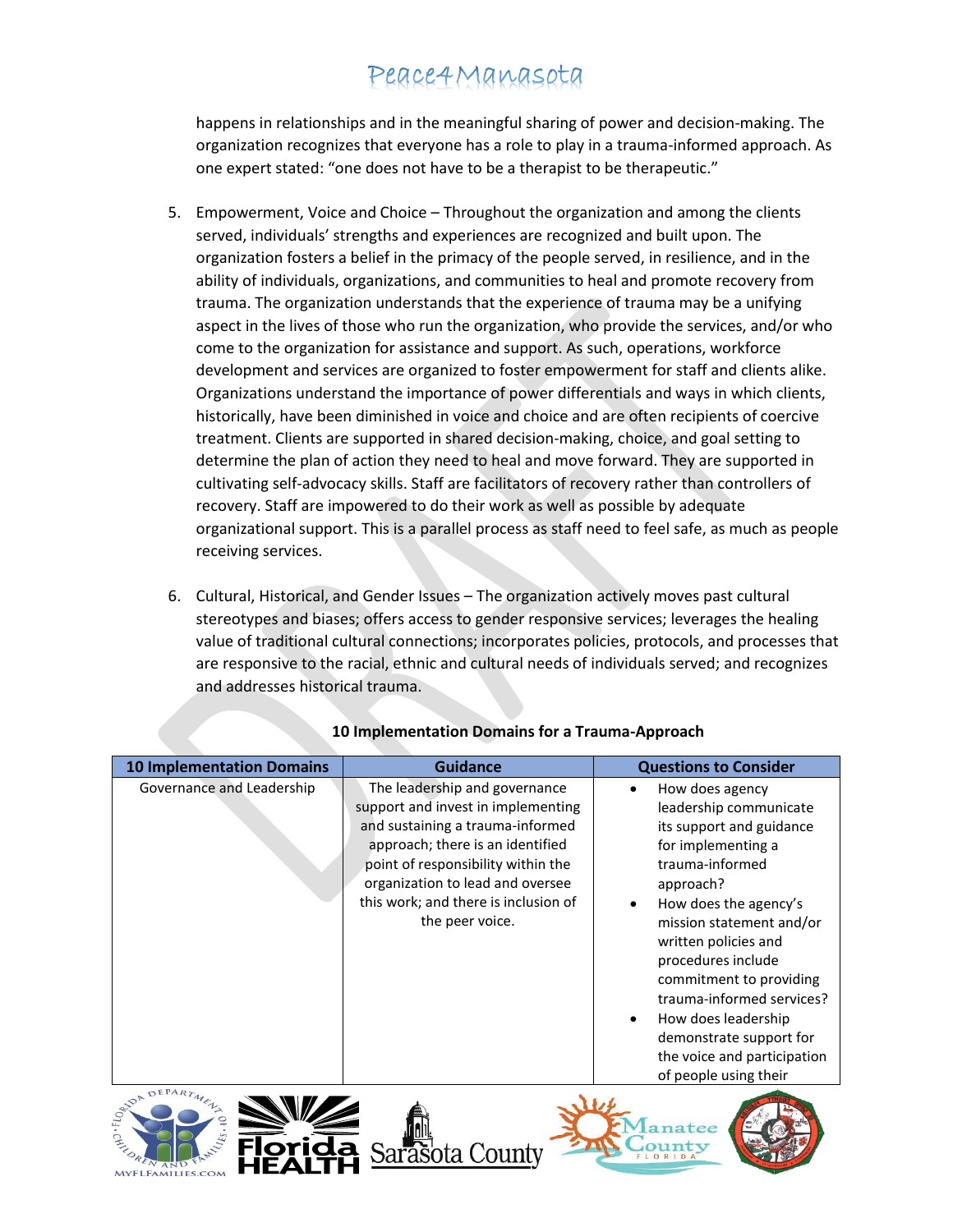|                                             |                                                                                                                                                                                                                                                                                                                                                                                                                                                                                  | services who have trauma<br>histories?                                                                                                                                                                                                                                                                                                                                                                                                                                                                                        |
|---------------------------------------------|----------------------------------------------------------------------------------------------------------------------------------------------------------------------------------------------------------------------------------------------------------------------------------------------------------------------------------------------------------------------------------------------------------------------------------------------------------------------------------|-------------------------------------------------------------------------------------------------------------------------------------------------------------------------------------------------------------------------------------------------------------------------------------------------------------------------------------------------------------------------------------------------------------------------------------------------------------------------------------------------------------------------------|
| Policy                                      | There are written policies and<br>protocols establishing a trauma-<br>informed approach as an essential<br>part of the organizational mission.<br>Organizational procedures and cross<br>agency protocols, including working<br>with community-based agencies,<br>reflect trauma-informed principals.<br>This approach must be "hard-wired"<br>into practices and procedures of the<br>organization, not solely relying on<br>training workshops or well-<br>intentioned leader. | How does the agency's<br>$\bullet$<br>policies and procedures<br>include a focus on trauma<br>and issues of safety and<br>confidentiality?<br>How do human resources<br>$\bullet$<br>policies attend to the<br>impact of working with<br>people who have<br>experienced trauma?<br>What policies are in place<br>for including trauma<br>survivors/people receiving<br>services and peer supports<br>in meaningful and<br>significant roles in agency<br>planning, governance,<br>policy-making, services,<br>and evaluation? |
| Physical Environment of the<br>Organization | The organization ensures that they<br>physical environment promotes a<br>sense of safety and collaboration.<br>Staff working in the organization and<br>individuals being served must<br>experience the setting as safe,<br>inviting, and not a risk to their<br>physical or psychological safety. The<br>physical setting also supports the<br>collaborative aspect of a trauma<br>informed approach through<br>openness, transparency, and shared<br>spaces.                   | How does the physical<br>$\bullet$<br>environment promote a<br>sense of safety, calming,<br>and de-escalation for<br>clients and staff?<br>How has the agency<br>provided space that both<br>staff and people receiving<br>services can use to practice<br>self-care?<br>In what ways do staff<br>٠<br>recognize and address<br>aspects of the physical<br>environment that may be<br>re-traumatizing, and work<br>with people on strategies<br>to deal with this?                                                            |
| Engagement and Involvement                  | All groups have significant<br>involvement, voice, and meaningful<br>choice at all levels and in all areas of<br>organizational functioning. This is a<br>key value and aspect of a trauma-<br>informed approach that<br>differentiates it from the usual<br>approaches to services and care.                                                                                                                                                                                    | How is transparency and<br>$\bullet$<br>trust among staff and<br>clients promoted?<br>How do people with lived<br>experiences have the<br>opportunity to provide<br>feedback to the<br>organization on the quality<br>improvement processes<br>for better engagement and<br>services?                                                                                                                                                                                                                                         |





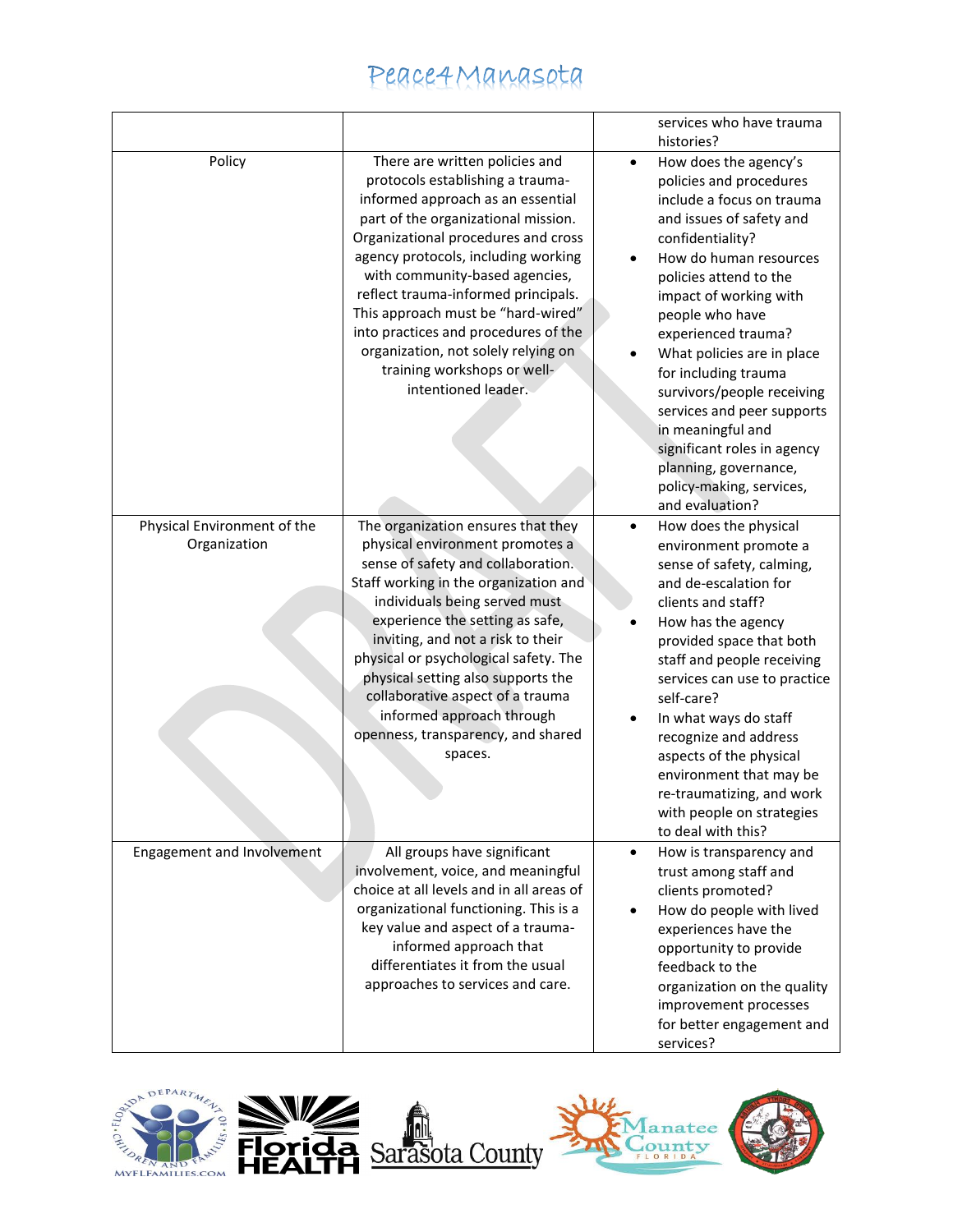|                                                                         |                                                                                                                                                                                                                                                                                                                                                                                                                                                                                                                                                                                                                                                                                                   | $\bullet$ | What strategies are used<br>to reduce the sense of<br>power differentials among<br>staff and clients?                                                                                                                                                                                                                                                       |
|-------------------------------------------------------------------------|---------------------------------------------------------------------------------------------------------------------------------------------------------------------------------------------------------------------------------------------------------------------------------------------------------------------------------------------------------------------------------------------------------------------------------------------------------------------------------------------------------------------------------------------------------------------------------------------------------------------------------------------------------------------------------------------------|-----------|-------------------------------------------------------------------------------------------------------------------------------------------------------------------------------------------------------------------------------------------------------------------------------------------------------------------------------------------------------------|
| <b>Cross Sector Collaboration</b>                                       | Collaboration across all sectors is<br>built on a shared understanding of<br>trauma and principals of a trauma-<br>informed approach. While a trauma<br>focus may not be the stated mission<br>of the various service sectors,<br>understanding how awareness of<br>trauma can help or hinder<br>achievement of an organization's<br>mission is critical aspect of building<br>collaborations. People with<br>significant trauma histories often<br>present with a complexity of needs,<br>crossing various service sectors.<br>Evan if a mental health clinician is<br>trauma-informed, a referral to a<br>trauma-insensitive program could<br>then undermine the progress of the<br>individual. | $\bullet$ | Is there a system of<br>communication in place<br>with other partner<br>agencies working with the<br>individual receiving<br>services for making<br>trauma-informed<br>decisions?<br>Are collaborative partners<br>trauma-informed?<br>What mechanisms are in<br>place to promote cross-<br>sector training on trauma<br>and trauma informed<br>approaches? |
| Screening, Assessment &<br>Treatment                                    | Practitioners use and are trained in<br>interventions based on the best<br>available empirical evidence and<br>science, are culturally appropriate,<br>and reflect principles of a trauma-<br>informed approach. Trauma<br>screening and assessment are an<br>essential part of the work. Trauma-<br>specific interventions are<br>acceptable, effective and available<br>for individuals and families seeking<br>services. When trauma-specific<br>services are not available within the<br>organization, there is a trusted,<br>effective referral system in place<br>that facilitates connecting<br>individuals with appropriate trauma<br>treatment.                                          | $\bullet$ | Is timely trauma-informed<br>screening and assessment<br>available and accessible to<br>individuals receiving<br>services?<br>How are peer supports<br>integrated into the service<br>delivery approach?<br>How are trauma-specific<br>practices incorporated into<br>the organization's ongoing<br>operations?                                             |
| Training and Workforce<br>Development<br>DA DEPARTMENT<br><b>SANIZA</b> | On-going training on trauma and<br>peer-support are essential. The<br>organization's human resource<br>system incorporates trauma-<br>informed principles in hiring,<br>supervision, staff evaluation;<br>procedures are in place to support<br>staff with trauma histories and/or<br>those experiencing significant<br>114                                                                                                                                                                                                                                                                                                                                                                       | $\bullet$ | How does the agency<br>support training and<br>workforce development<br>for staff to understand and<br>increase their trauma<br>knowledge and<br>interventions?<br>What type of training and<br>resources are provided to                                                                                                                                   |







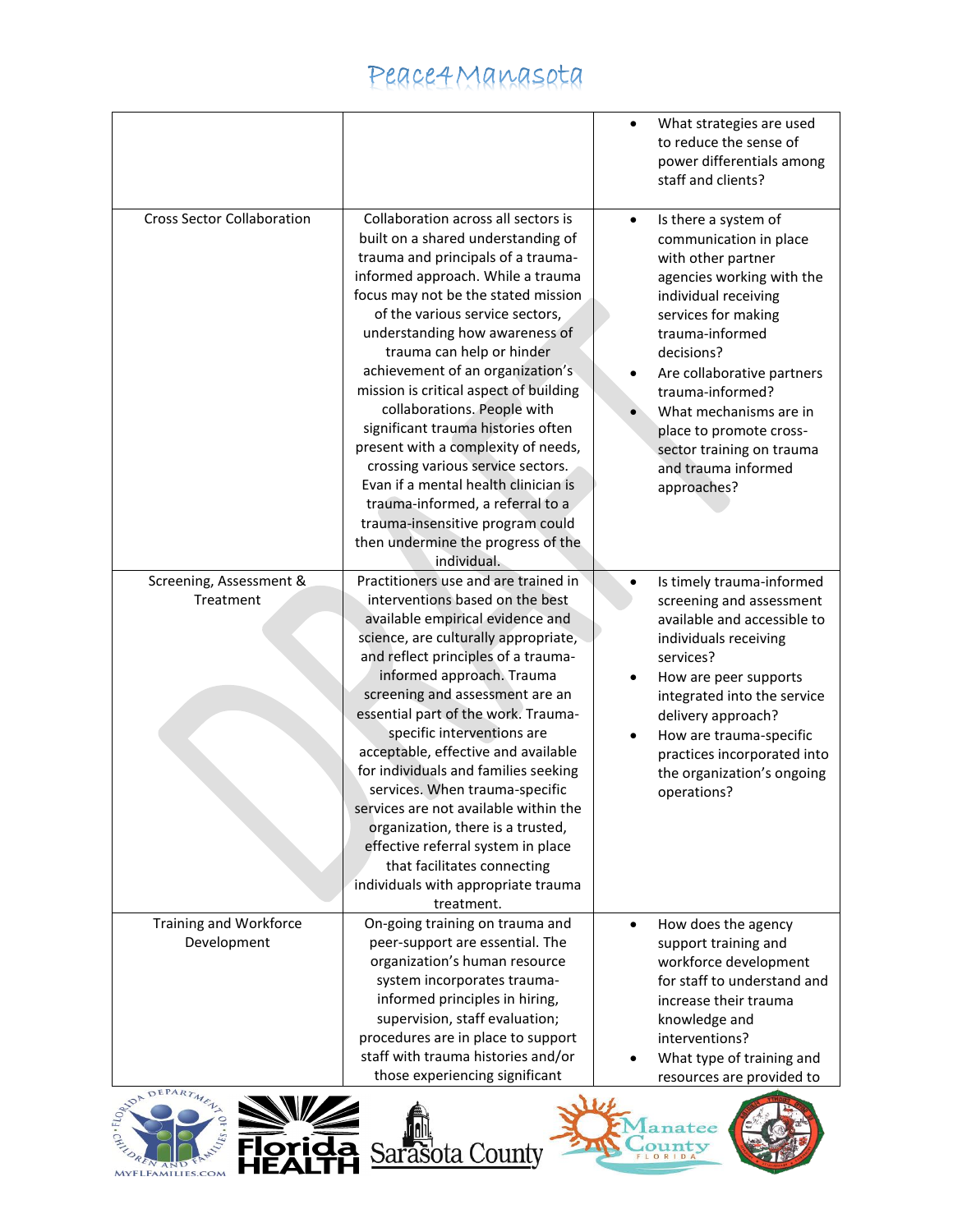|                                              | secondary traumatic stress or<br>vicarious trauma, resulting from<br>exposure to and working with<br>individuals with complex trauma.                                                                                                                                                                                                                                                                                                                               | staff and supervisors on<br>incorporating trauma-<br>informed practice and<br>supervision in their work?<br>How does the organization<br>$\bullet$<br>ensure that all staff receive<br>basic training on trauma,<br>its impact, and strategies<br>for trauma-informed<br>approaches across the<br>agency and across<br>personnel functions?              |
|----------------------------------------------|---------------------------------------------------------------------------------------------------------------------------------------------------------------------------------------------------------------------------------------------------------------------------------------------------------------------------------------------------------------------------------------------------------------------------------------------------------------------|----------------------------------------------------------------------------------------------------------------------------------------------------------------------------------------------------------------------------------------------------------------------------------------------------------------------------------------------------------|
| Progress Monitoring and Quality<br>Assurance | There is ongoing assessment,<br>tracking, and monitoring of trauma-<br>informed principles and effective<br>use of evidence-based trauma<br>specific screening, assessment, and<br>treatment.                                                                                                                                                                                                                                                                       | Is there a system in place<br>$\bullet$<br>that monitors the agency's<br>progress in being trauma-<br>informed?<br>Does the agency solicit<br>feedback from both staff<br>and individuals receiving<br>services?<br>How does the agency<br>incorporate attention to<br>culture and trauma in<br>agency operations and<br>quality improvement<br>process? |
| Financing                                    | Financing structures are designed to<br>support a trauma-informed<br>approach which includes resources<br>for staff training on trauma, key<br>principles of a trauma-informed<br>approach; development of<br>appropriate and safe facilities;<br>establishment of peer-support;<br>provision of evidence-supported<br>trauma screening, assessment,<br>treatment, and recovery supports;<br>and development of trauma-<br>informed cross-agency<br>collaborations. | What funding exists for<br>$\bullet$<br>peer specialists?<br>What funding exists for<br>cross-sector training on<br>trauma and trauma-<br>informed approaches?<br>How does the agency's<br>budge include funding<br>support for ongoing<br>training on trauma and<br>trauma-informed<br>approaches for leadership<br>and staff development?              |
| Evaluation                                   | Measures and evaluation designs<br>used to evaluate service or program<br>implementation and effectiveness<br>reflect an understanding of trauma<br>and appropriate trauma-oriented<br>research instruments.                                                                                                                                                                                                                                                        | How does the agency<br>$\bullet$<br>conduct a trauma-<br>informed organizational<br>assessment or have<br>measures or indicators<br>that show their level of<br>trauma-informed<br>approach?<br>What measures or<br>indicators are used to                                                                                                               |





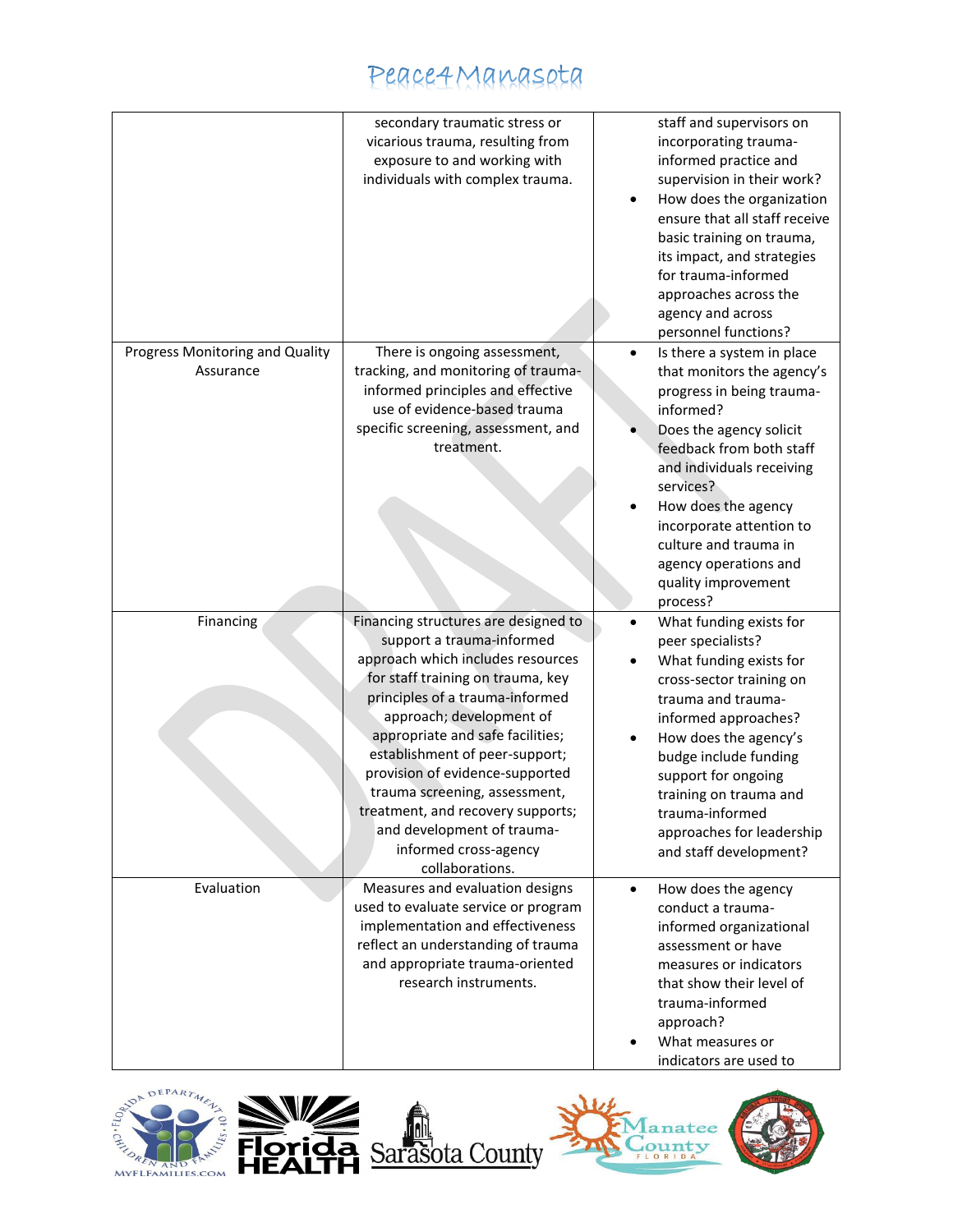|  | assess the organizational<br>progress in becoming<br>trauma-informed?<br>What processes are in<br>$\bullet$ |
|--|-------------------------------------------------------------------------------------------------------------|
|  | place to solicit feedback                                                                                   |
|  |                                                                                                             |
|  | from people who use                                                                                         |
|  | services and ensure                                                                                         |
|  | anonymity and                                                                                               |
|  | confidentiality?                                                                                            |
|  | *SAMHSA's Concept of Trauma and                                                                             |
|  | Guidance for a Trauma-Informed<br>Approach (July 2014)                                                      |
|  |                                                                                                             |

### **STRATEGIES TO ACHIEVE OUR VISION**

- $\downarrow$  Elevate and empower our communities, contribute to policy, procedure, systems and programs to address identified challenges.
- $\downarrow$  Build a network of people working to build to educate, address and prevent adverse childhood experiences; while continuing to build and leverage resources so families can connect to the services and resources they need when, where, and how they need them.
- $\downarrow$  Build protective factors and resilience in our communities to mitigate the impact of adverse childhood experiences and trauma while creating communities where children thrive in safe, stable, nurturing relationships and environments
- $\ddot{\phantom{1}}$  Encourage organizations to work together to share key lessons, best practices, and program outcomes that benefit organizations, families, and communities.

| <b>Strategies</b>                               | <b>Challenges</b>                                           |
|-------------------------------------------------|-------------------------------------------------------------|
| Build social networks (community gatherings,    | Lack of trust & social cohesion (residents don't            |
| events)                                         | want to hand out with people they don't know or             |
|                                                 | don't trust so they don't show up or only show              |
|                                                 | up for the food and leave)                                  |
| Engage residents in planning & vision setting   | Lack of stability, reliability, and consistency             |
| (conduct focus groups, asset mapping, needs     | (Residents are tired of empty promises, no                  |
| assessments)                                    | change)                                                     |
| Leverage community capacity to solve collective | Lack sense of community ownership or                        |
| problems (establish resident driven             | disempowerment (lack of resources, don't                    |
| projects/committees)                            | believe participation will result in change,                |
|                                                 | funding)                                                    |
| Collaborate with system and organizations to    | Community needs (Needs of community and the                 |
| improve social outcomes (partner with           | ability for community organizations to meet                 |
| community stakeholders)                         | those needs are limited by resources and                    |
|                                                 | capacity)                                                   |
|                                                 | *Trauma Informed Community Building(Weinstien, Wolin, Rose) |

### **Trauma Informed Community Building**